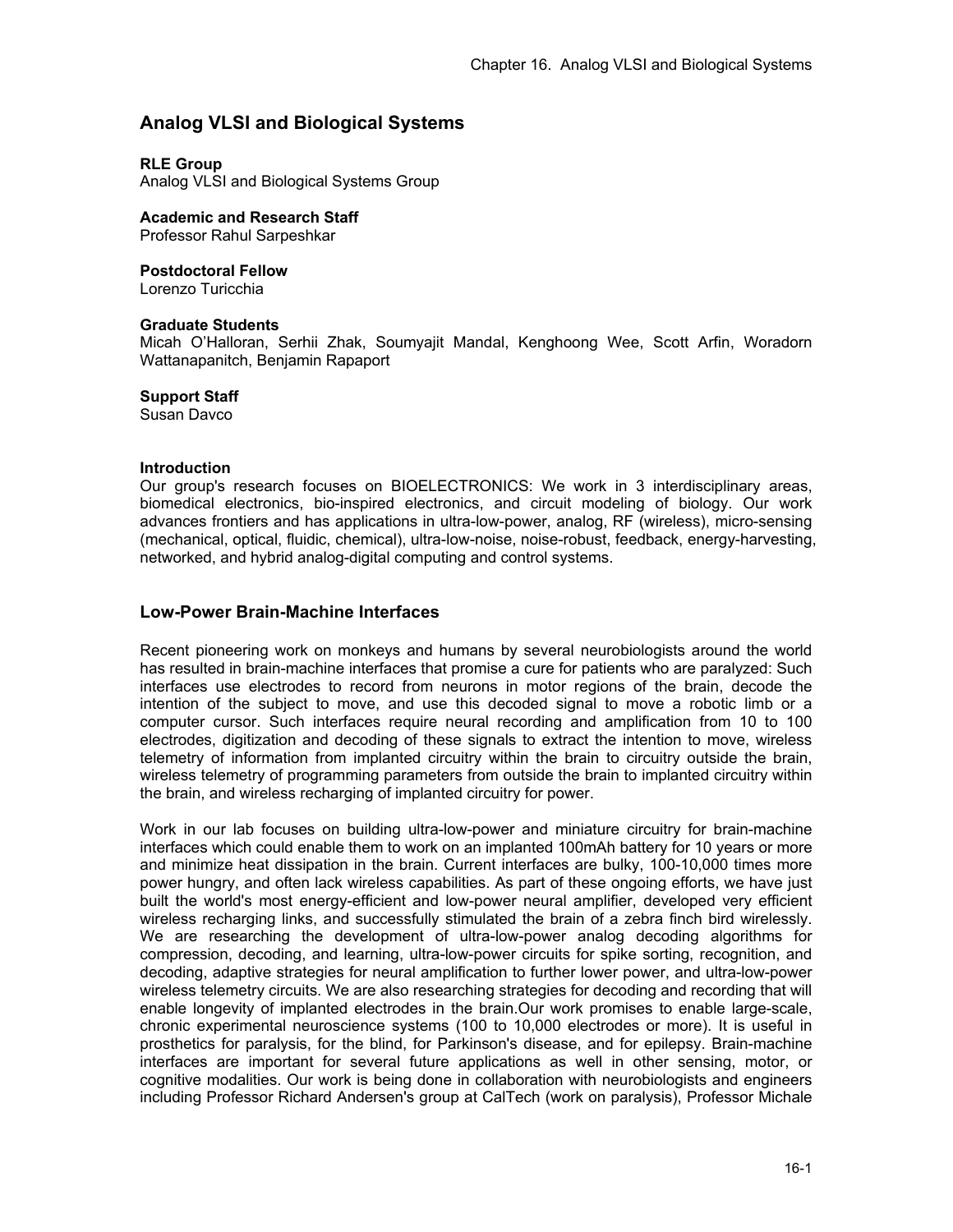Fee's group at MIT (work on experimental neuroscience), and with Professor John Wyatt's group at MIT (work on the blind).

### **Bionic Ear**

Work in the lab has led to a bio-inspired asynchronous interleaved sampling algorithm (AIS) and chip for low-power processing and neural stimulation. The AIS algorithm encodes phase information with good fidelity, an important requirement for music. A novel ear-inspired companding algorithm that arose out of work on the silicon cochlea has shown promise for improving recognition in noise in cochlear-implant subjects.

### **Circuits for Biomedical and Other Applications**

Several circuits in our lab developed for biomedical applications have uses in other domains and advance frontiers in ultra-low-power, precision, or feedback-circuit design. For example, an energy-harvesting RF-ID tag that can rectify RF energy at levels as low as 6uW, can be used for battery-free heart monitoring of electrocardiogram signals or in general-purpose RF-ID tags to create a battery. Several circuits developed for use in the bionic ear processor, e.g., low-power microphone front ends, automatic gain control circuits, filtering circuits, energy-extraction circuits, and logarithmic analog-to-digital converters, are useful in other application domains. A predictive comparator with adaptive control, developed in our lab, has been used in Professor Wyatt's lab for improving the energy efficiency of an RF power system for the blind and has applications in power-electronic systems. An ultra-low-noise capacitance-measuring circuit, capable of detecting a 1 part per 8 million change in capacitance of a MEMS capacitance sensor, is being explored for use in various bio-molecular sensing applications. Our lab has developed an analog memory element with an ultra-low-leakage switch that achieves 5 electrons per second leakage in 0.5um technology and is capable of storing an 8-bit number without degradation for over 4 hours.

### **An RF Cochlea**

The biological inner ear or cochlea is an amazing custom analog computer capable of the equivalent of 1GFLOPS of spectral-analysis and gain-control computations with 14uW of power on a 150mV battery and a minimum detectable signal of 0.05 angstroms. It achieves such efficiency because of the clever use of an active nonlinear transmission line implemented with fluids, membranes, active piezoelectret cells, micromechanics, and electrochemistry.The cochlea has an amazingly large input dynamic range of 120dB, analyzes frequencies over a 100-fold range in carrier frequency (100Hz-10kHz), and amplifies signals at 100kHz even though its cells have time constants of 1ms. We use inspiration from the cochlea to construct an RF cochlea a fast, ultra-broadband, low-power spectrum analyzer. Instead of working with sound waves from 100Hz to 10kHz as in the audio cochlea, we work with radio waves from 100MHz to 10GHz but the principles of wave processing are similar and inspired by the biological cochlea. The actions of fluid mass in the ear are mimicked with inductors, the actions of membranes in the ear with capacitors, and the actions of outer hair cells in the ear with active RF amplifiers. Electrically, the cochlea can be modeled as an active, nonlinear, adaptive transmission line with characteristic frequencies that scale exponentially with position. Nonlinear behavior is important in the biological cochlea, particularly for signal detection in noise and gain control. We are researching how the RF cochlea may be used as a front end for universal radios, software radios, and cognitive radios and improve the detection of radio signals in noise.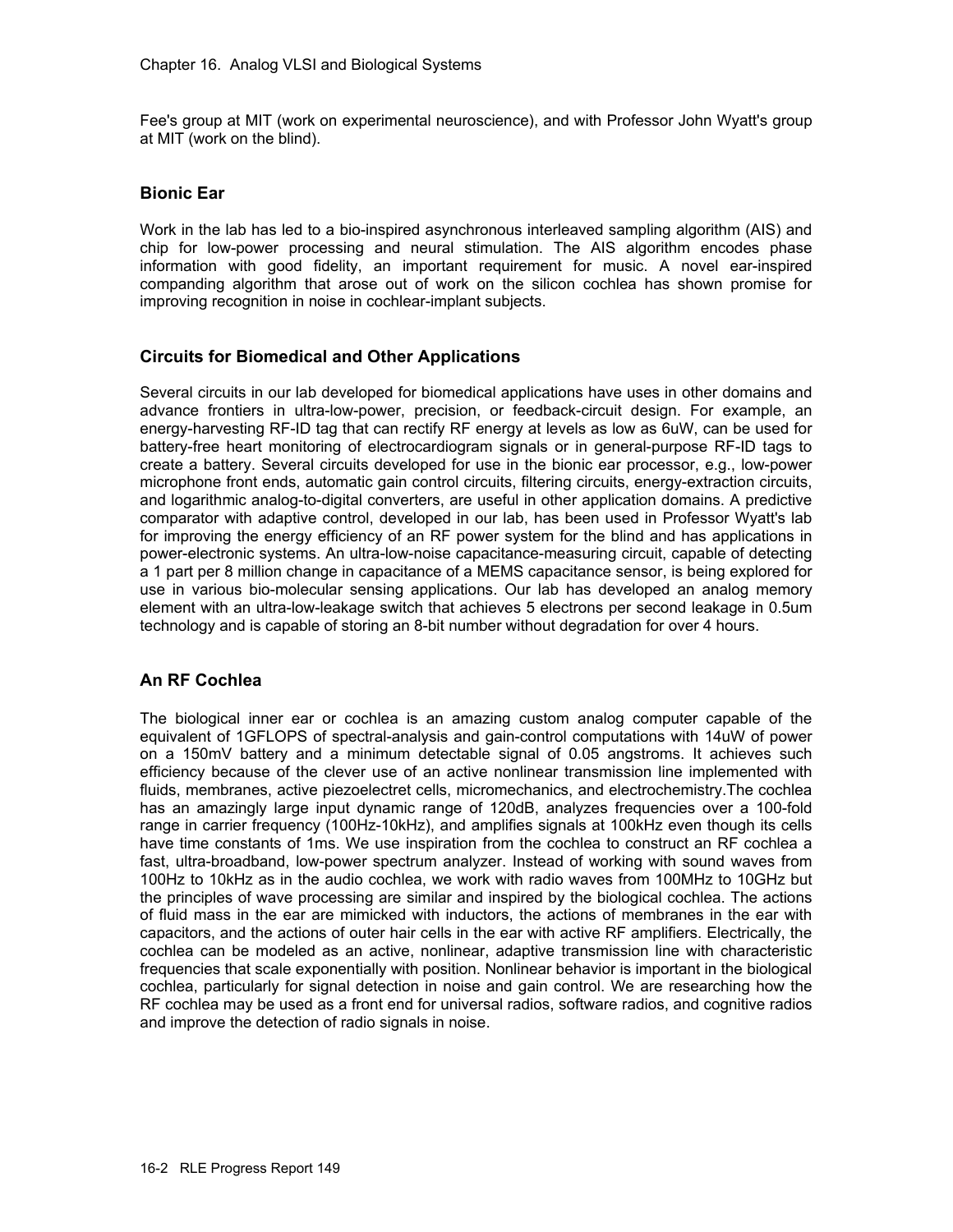## **Publications**

### **Journal Articles, Published**

Salthouse, C. and R. Sarpeshkar, "Jump Resonance: A Feedback Viewpoint and Adaptive Circuit Solution for Low-Power Active Analog Filters," *IEEE Transactions on Circuits and Systems I*, Vol. 53, No. 8, pp. 1712-1755, August 2006.

Baker, M. and R. Sarpeshkar, "Low-Power Single Loop and Dual-Loop AGCs for Bionic Ears," *IEEE Journal of Solid-State Circuits*, Vol. 41, No. 9, pp 1983—1996, September 2006.

Yang, H. and R. Sarpeshkar, "A Bio-inspired Ultra-Energy-Efficient Analog-to-Digital Converter for Biomedical Applications", *IEEE Transactions on Circuits and Systems I, special issue on Life Sciences and System Applications,* Vol. 53, No. 11, pp. 2349 – 2356, November 2006.

Sit, J., A. M. Simonson, A. J. Oxenham, M. A. Faltys, and R. Sarpeshkar, "A low-power asynchronous interleaved sampling algorithm for cochlear implants that encodes envelope and phase information", *IEEE Transactions on Biomedical Engineering,* Vol. 54, No. 1, pp. 138-149, January 2007.

Baker, M. W. and R. Sarpeshkar, "Feedback Analysis and Design of RF Power Links for Low-Power Bionic Systems," *IEEE Transactions of Biomedical Circuits and Systems*, Vol. 1, No. 1, pp. 28-38, March 2007.

Oxenham, A. J., A. M. Simonson, L. Turicchia, and R. Sarpeshkar, "Evaluation of Companding-Based Spectral Enhancement Using Simulated Cochlear-Implant Processing," *Journal of the Acoustical Society of America*, Vol. 121, No. 3, pp. 1709-1716, March 2007.

Mandal, S. and R. Sarpeshkar, "Low Power CMOS Rectifier Design for RFID Applications," *IEEE Transactions on Circuits and Systems I*, Vol. 54, No. 6, p. 1177-1188, June 2007.

### **Journal Articles, Accepted for Publication**

Raj, B., L. Turicchia, B. Schmidt-Nielsen, and R. Sarpeshkar, "An FFT-based Companding Front End for Noise-Robust Automatic Speech Recognition", *EURASIP Journal on Audio, Speech, and Music Processing*, special issue on Perceptual Models for Speech, Audio, and Music Processing, in press, 2007.

### **Journal Articles, Submitted for Publication**

Wattanapanitch, W., M. Fee, and R. Sarpeshkar, "An energy-efficient micropower neural recording amplifier," *IEEE Transaction on Biomedical Circuits and Systems*, submitted May 2007.

Sit, J.-J. and R. Sarpeshkar, "A low-power, capacitor-free, charge-balanced electrode-stimulator chip with less than 6nA DC error for 1mA full-scale stimulation," *Transactions on Biomedical Circuits and Systems*, under review, July 2007.

 Sit, J.-J. and R. Sarpeshkar, "An Asynchronous Cochlear-Implant Processor that can Encode Music and Lower Neural Stimulation Power," *IEEE Pervasive Computing*, under review, August 2007.